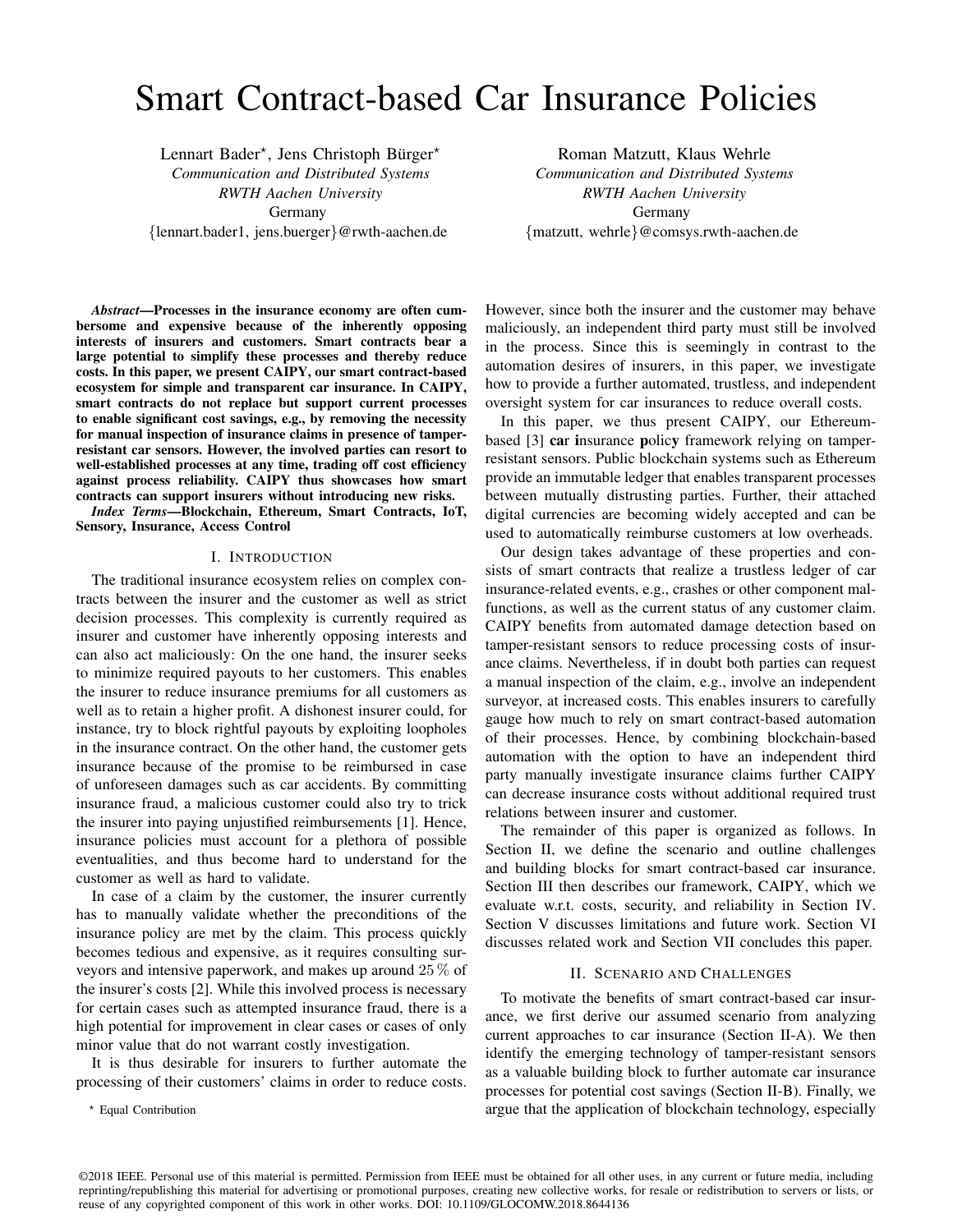smart contracts, is key to realize this potential (Section II-C) and outline challenges for smart contract-based car insurance (Section II-D).

# *A. The Current State of Car Insurance*

Processes in the car insurance industry are currently complex and cost-intensive [2], and they typically involve the *insurer*, the *customer*, external *surveyors*, and a *judge*.

To insure her car, the customer negotiates an *insurance policy* with the insurer. The insurance policy is a legally binding contract that determines conditions under which the insurer reimburses the customer for damages the customer cannot be held accountable for, e.g., certain crashes or malfunction of a component. To finance such reimbursements, the insurer anticipates that costly damages are seldom and collects a regular fee from all customers that is small in relation.

Customers have to apply for reimbursements. To avoid insurance fraud, the insurer can choose to task a surveyor with inspecting the alleged damage. The surveyor creates a report of the inspection, which is used by the insurer to check whether the customer should be reimbursed according to the insurance policy. In case that the report is not decisive, for instance, because a customer is accountable for the damage but tries to cover this fact up, the insurer can also include further external sources such as police reports into the decision.

Since insurance policies are often complex, the insurer's decision can be intransparent to the customer, who can contest that decision. In this case, both parties can negotiate a settlement or ask the judge for a definitive decision.

# *B. Sources for Reliable Data in Process Automation*

The availability of reliable data is crucial for the insurer to decide whether or not to reimburse a customer. Thus, insurers currently task external surveyors to inspect customer claims to ensure data reliability. Any alternatives must ensure the same level of data reliability via technical means.

Unfortunately, traditional sensors and electronic control units (ECUs), as deployed in most current cars to enable driver-assistance or safety systems, are often not designed for transferring data between an insurance customer and the respective insurer in a non-manipulable manner [4]. However, due to the increasing importance of vehicle telematics, *tamperresistant* sensors and ECUs recently emerged, which make manipulation attempts by the customer either nearly impossible or at least immediately detectable.

One approach to implement tamper-resistant devices is motivated by privacy needs and uses special cryptographic modules that delete cryptographic secrets upon detecting manipulation. The NIST specifies requirements for such modules in four different levels in FIPS 140-2 [5], where any manipulation to a Level 4 cryptographic module needs to be detected with very high probability. Notably, first tamper-resistant devices for increased data privacy are already available [6], albeit currently arguably too expensive to be mass-produced for cars. Although we expect these costs to be reduced once the market for tamper-resistant sensors and ECUs grows, insurers can already trade off costs against the security needs w.r.t. reported sensor readings. When relying on only detecting physical manipulation of sensors or ECUs, e.g., due to broken seals, the insurer still requires to conduct manual inspection to identify such manipulations. However, verifying that such a seal is still intact is easier than assessing the customer's insurance claim and can thus be performed at lower costs, potentially even without a third-party surveyor (e.g., via online photo proof).

In conclusion, tamper-resistant sensors and ECUs are an emerging technology with a high potential for future utilization in automated and reliable communication between mutually distrusting parties. Since cheaper variants with sufficient potential cost savings, e.g., sealed sensors, are already widely deployable, we assume their availability for the remainder of this paper.

# *C. Benefits of Blockchain-based Car Insurance*

We have argued that processes related to car insurance can be further automated and that tamper-resistant sensors provide a valuable building block in achieving this goal. In this section, we argue that blockchain technology, especially smart contracts, is key to seizing this potential.

As discussed in Section II-A, current processes for car insurance often rely on a manual inspection conducted by an independent surveyor. Although this dependency is the main obstacle for further automation attempts, the surveyor plays a crucial role as a trusted third party for both the customer and the insurer. Hence, overcoming the dependency on external surveyors is a promising approach for further automation, but its automated replacement must be equally trustworthy.

Blockchain technology promises to constitute exactly this trustworthy replacement by providing a decentralized and immutable event ledger. While initially only recording financial data, blockchains are now also being used to record nonfinancial data [7]. Subsequently, Ethereum [3] smart contracts further extended the functionality of cryptocurrencies by allowing for the enforcement of digital payments if freely definable conditions are satisfied. Smart contracts thus provide the foundation for defining conditions for the automated reimbursement of customers of car insurances based on reliable data, e.g., originating from tamper-resistant sensors. The utilization of the Ethereum blockchain thus promises transparency of insurance processes as well as an additional layer of resistance to data manipulation by both the insurer and the customer. However, this promising approach comes along with new challenges, as we detail in the next section.

#### *D. Challenges for Smart Contract-based Car Insurance*

Integrating smart contracts into current insurance processes bears the potential to reduce costs by simplifying and automating them, but comes with the following challenges.

Data Reliability. As argued in Section II-B, it is the main challenge for further process automation in car insurance that insurers have access to reliable event data. Any smart contract-based optimization requires that the smart contract is provided with equally reliable data for its decisions. While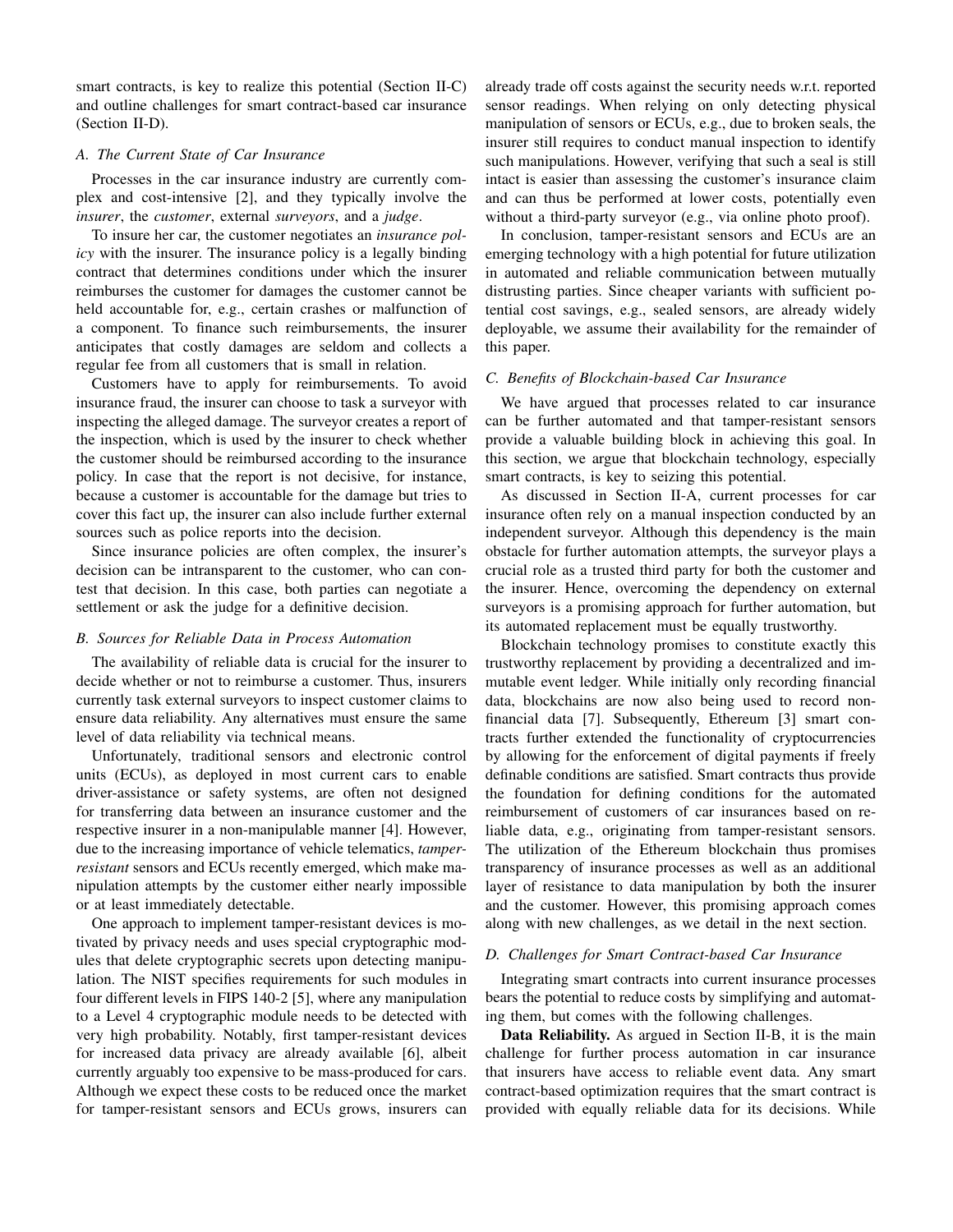

Fig. 1. Overview of CAIPY's overall design

tamper-resistant sensors are promising to emit reliable data, we still must assume that sensor readings are occasionally erroneous. Hence, insurers need to be able to intervene in case of suspicious sensor readings. Finally, the sensors and smart contract must be aware that sensor readings might be delayed or even lost due to temporarily bad connectivity.

Cost Efficiency. Automation of insurance processes via smart contracts is no guarantee for cost reductions. The extremely volatile [8], but generally comparably high prices of popular cryptocurrencies such as Bitcoin or Ethereum render it increasingly challenging to design cost-efficient blockchainbased processes. This is mainly due to transaction fees, which are paid per byte of transaction size, as well as gas costs. In order to communicate with smart contracts, Ethereum users have to pay its operation with so-called gas, a subdivision of Ether, which is directly proportional to the complexity of the interaction with the smart contract. To reduce costs of current insurance processes, a smart contract-based alternative must be aware of these additional and non-negligible cost factors.

Customer Privacy. Blockchain data is inherently public to all participants, i.e., sensitive customer information such as event locations could be leaked if sensor-recorded events were stored in the clear. Storing only encrypted data on the blockchain instead requires access control such that only authorized parties can decrypt and further process event data.

# III. CAIPY DESIGN

We now present CAIPY, our smart contract-based car insurance policy. We give a high-level overview in Section III-A and then discuss the involved smart contracts in Section III-B as well as interaction with CAIPY in Section III-C. Finally, we discuss customer privacy in Section III-D.

#### *A. Design Overview*

The goal of CAIPY is *not* to replace classical processes of car insurers entirely with smart contracts, but it rather acknowledges that the insurer must remain in power to overrule the smart contracts' decisions. Hence, it is a central design element of CAIPY that the smart contracts reliably record insurance processes and can make suggestions on behalf of the insurer, but that the insurer can choose to nevertheless involve independent third parties into the process, albeit at higher costs. This element of CAIPY is crucial, for instance in the case of unforeseen sensor manipulation, i.e., jeopardized data reliability. We thus rather *extend* current insurance processes with smart contracts whenever we can either simplify the process, reduce its costs, or increase transparency for customers.

Figure 1 provides a high-level overview of CAIPY. CAIPY is based on Ethereum and uses standard smart contracts to create an immutable ledger of insurance-related events such as crashes or component malfunctions as well as the status of customer claims. We chose to base CAIPY on a public blockchain system instead of a permissioned system such as Hyperledger Fabric [9] because of two reasons. First, Ethereum's cryptocurrency, Ether, is widely accepted outside the context of insurance and thus allows directly reimbursing customers. Secondly and more importantly, insurers have an incentive to act malicious-but-cautiously [10] and hence a smart contract-based oversight of insurance processes must not be controlled exclusively by different insurers.

At the core of CAIPY's design is the *policy contract*, a smart contract that models relevant parts of the process defined by the physical insurance policy between insurer and customer and thus can mediate between both parties. Most notably, the smart contract moderates currently available options to both parties in case of a dispute over an insurance claim.

A significant cost factor for the insurer is the consultation of external surveyors to verify customer claims. To reduce this overhead, CAIPY assumes that cars contain a comprehensive set of tamper-resistant sensors (cf. Section II-B), which can reliably detect insurance-relevant events such as crashes or malfunctioning components. In CAIPY, these sensors communicate with a *surveyor contract*, which is responsible for storing relevant event data persistently on the blockchain.

CAIPY channels all user-based interaction with smart contracts through a *DApp*, a browser-based frontend for Ethereum smart contracts. Finally, CAIPY uses a dedicated *insurance token* to mitigate effects of high market price volatility in Ethereum. In the remainder of this section, we further discuss the individual components of CAIPY.

#### *B. Smart Contract-based Event Ledger*

As shown in Figure 1, smart contracts constitute the backend of CAIPY. CAIPY uses three different types of Ethereum smart contracts: the *policy contract*, the *surveyor contract*, and a smart contract implementing the *insurance token*.

Policy Contract. The policy contract moderates the steps of processing a customer claim between the customer and insurer. Figure 2 shows a simplified version of the policy contract's underlying state transition model. Once the surveyor contract reports a crash because of readings of the tamperresistant sensors, the policy contract automatically opens up a customer claim. The customer can either decide to withdraw the claim (e.g., to prevent a rise in premiums) or pursue it. In the latter case, the customer requests a reimbursement, which the insurer must either approve or reject. If the insurer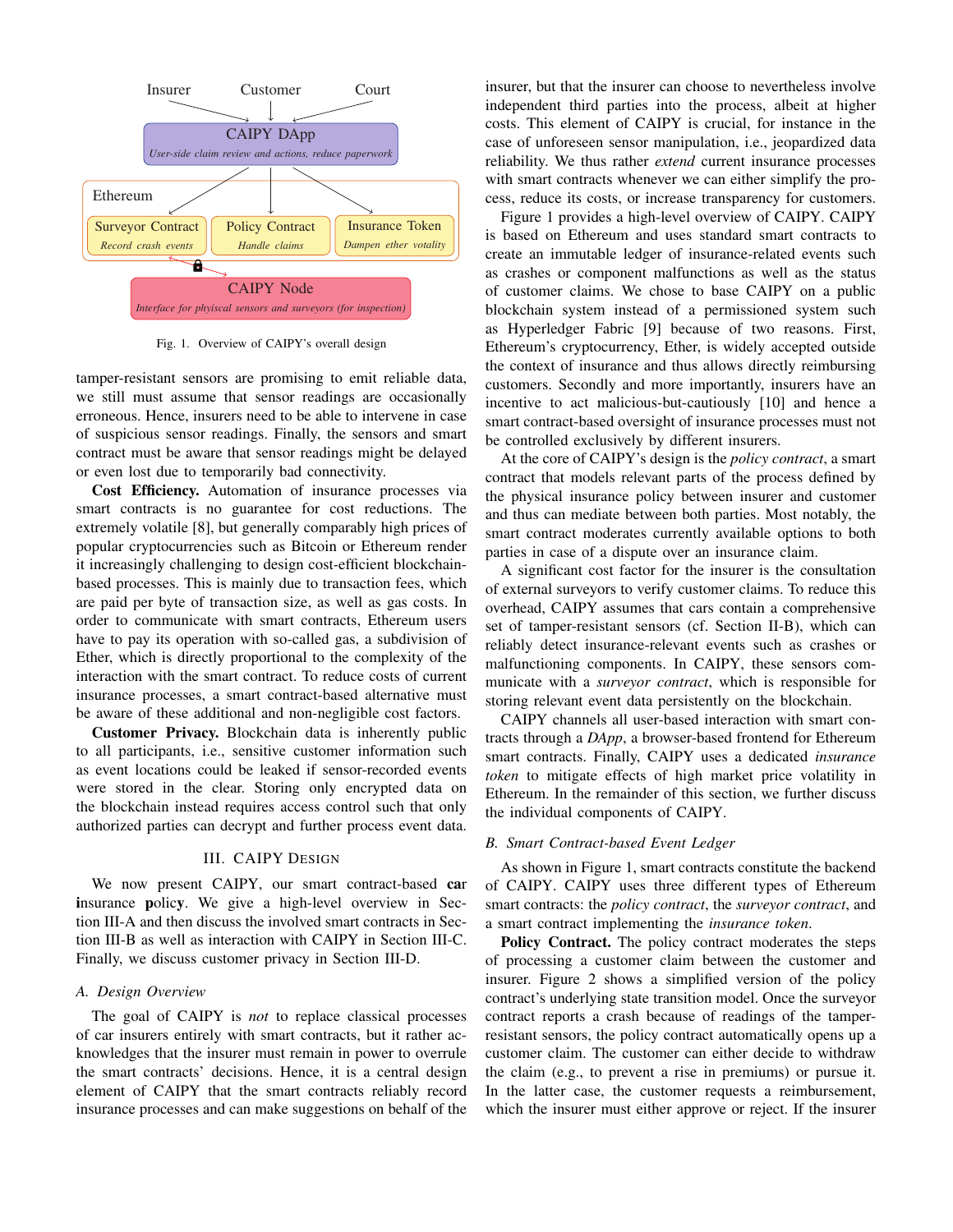

Fig. 2. Simplified state transition model underlying CAIPY. In the best case, insurer and customer agree on a decision about an insurance claim. Alternatively, they can either settle the case or involve a judge.

approves the claim, the customer is reimbursed, and the claim processing concludes. Otherwise, both parties can negotiate a more appropriate reimbursement. As a last resort, both parties can call a court at each stage to enforce a decision using the well-established, but costly, traditional insurance processes.

Surveyor Contract. The surveyor contract serves as a brand-specific proxy between cars and the policy contract of the insurer. Since car sensors only report events to the surveyor contract independent of the contract's state, the car is not required to store the Ethereum blockchain. Instead, it only needs to be capable of creating Ethereum transactions to be sent to the surveyor contract. The surveyor contract records insurance-relevant events reported by a car on behalf of the customer on the blockchain and informs the policy contract of any new events. Since we assume that tamperresistant sensors report the events, the surveyor contract can reliably report relevant events. Thereby, the currently often mandatory manual claim inspections by surveyors can be avoided. However, the insurer can further minimize its risk of reimbursing false claims by opting to supplement this first assessment with an additional manual inspection if deemed necessary. As we further detail in Section III-D, the surveyor contract also maintains the confidentiality of recorded events until an authorized party requests to disclose that data.

Insurance Token. As we discussed in Section II-D, the market prices of cryptocurrencies tend to be highly volatile [8]. To *optionally* mitigate these effects, the insurance token constitutes a sub-currency to be used for reimbursements by the insurer and subsequently accepted by further business partners, e.g., car repair services. By creating isolated insurance token via an additional smart contract, we can decouple the transferred values within the car insurance ecosystem from volatile cryptocurrency prices, which mitigates financial risks for both the insurer and the customer. Insurers could also tie the insurance tokens' value to real-world currencies in order to make them more easily spendable for their customers.

In the subsequent section, we describe how the parties involved in car insurance processes can conveniently interact with these smart contract in order to make CAIPY usable for a broad audience of insurers and customers.

#### *C. A User-Friendly Interface for Insurance Processes*

CAIPY intends two different forms of interactions with its backend, i.e., the smart contracts we introduced in Section III-B: While car sensors communicate with the surveyor contract directly, user interaction with any of the smart contracts is channeled through the CAIPY DApp<sup>1</sup>.

As discussed in Section II-B, CAIPY relies on the availability of tamper-resistant sensors within insured cars. These sensors monitor the car and send relevant information directly to the surveyor contract in case of an event. We realized a simple sensor with key management on a Raspberry Pi using Python. While we implemented the necessary cryptographic aspects of a sensor node, we did not focus on the actual tamper-resistance of the hardware setup. The sensor can cache recorded events in case of bad connectivity to send them to the surveyor contract at a later point. Further, it encrypts all event data prior to sending it to the surveyor contract and provides integrity protection using the keccak-256 hash function [11], as this enables automatic on-chain verification (cf. Section III-D). The sensor offloads all blockchain operations to a trusted Ethereum node via its RPC provider, e.g., an Ethereum node the customer runs at home to potentially receive reimbursements. This unburdens the sensor manufacturer from dealing with blockchain specifics as much as possible while still providing a trustworthy environment for the customer.

For all human interaction of the customer, insurer, and court with the smart contract, we implemented the CAIPY DApp using the web3.js API, the cryptojs library and several other Node.js libraries. The CAIPY DApp provides different views that are tailored towards the different roles users can assume. Most notably, customers and insurers get an overview of recorded events and customer claims as well as the current state of any open claims. Furthermore, they can instruct the policy contract based on the current state according to our simple process described in Figure 2.

#### *D. Privacy-preserving Data Access*

In order to provide a transparent car insurance ecosystem, CAIPY requires to store information about insured cars and insurance-related events, e.g., detected crashes or malfunction of a car component, on the blockchain. In CAIPY, car sensor nodes only upload punctual information on such events instead of all available data to protect the customer's privacy against the insurer to the best extent possible. While the remaining event data is crucial for processing insurance claims, CAIPY must protect the customer's privacy against outsiders monitoring the public Ethereum blockchain. We thus only store AESencrypted information on the blockchain. The corresponding keys are distributed to the authorized parties, i.e., the customer, the insurer, and the court, by encrypting them asymmetrically

<sup>1</sup>Demo available at http://caipy.comsys.rwth-aachen.de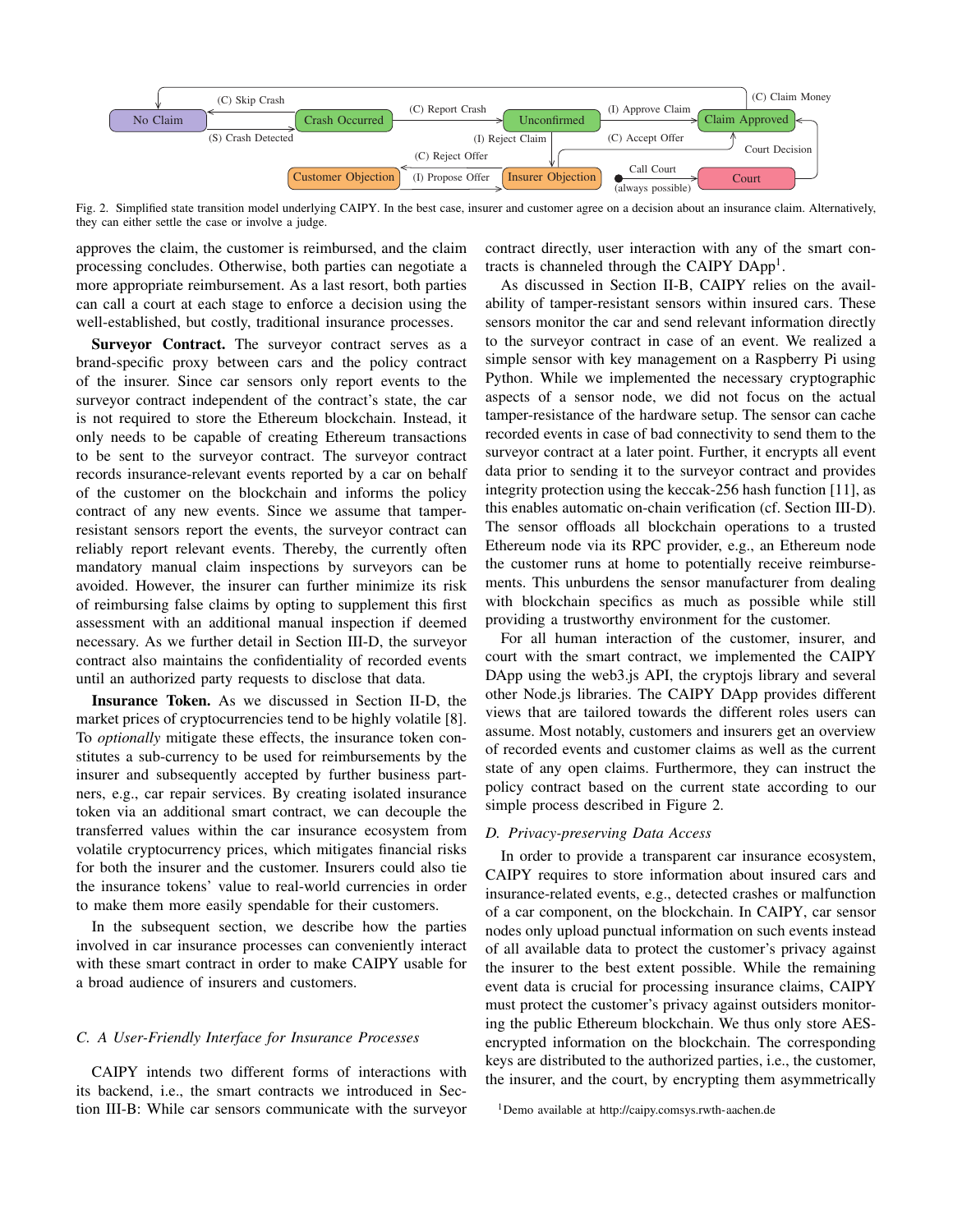using ECIES for each involved party and storing the encrypted AES keys on the blockchain as well. This approach ensures the availability of all data on insurance claims to each party. Furthermore, this way CAIPY can be extended to allow for more sophisticated access control in the future, e.g., provide anyone interested in purchasing a car with a trustworthy history of the car to reduce the threat of scams.

# IV. EVALUATION

We evaluate and discuss CAIPY w.r.t. cost (Section IV-A), security (Section IV-B), and timing constraints (Section IV-C).

#### *A. Costs of Smart Contract Interaction*

In this section, we analyze the costs that arise from interacting with the smart contracts constituting the backend of CAIPY. Costs can stem from transaction fees as well as the gas costs required to execute the smart contract functionality. We only consider operations that alter the state of the smart contracts, as reading operations can be performed locally and are thus considered to be free.

Table I shows the proposed as well as actual gas costs of the most common operations in CAIPY and their real-world prices in EUR as well as USD. For our analysis, we consider the average gas price of 17 GWei (1 GWei  $= 1 \times 10^9$  Wei) during May 2018 [12] and the Ether market price of approximately 580 EUR and 683 USD as of May 22nd, 2018 [8].

According to our analysis the most expensive operation in our system is addDecryptKey, costing almost 7 EUR (8.24 USD). This operation is used to store the ECIESencrypted AES keys (cf. Section III-D) on the blockchain. Notably, this operation is only performed when setting up the insurance policy or on change of authorized parties, e.g., if the customer sells her car. Hence, these comparably high costs amortize over the validity period of the insurance policy.

All other operations are performed for each insurancerelevant event either when the sensors report to the surveyor contract or the customer or insurer make decisions about the open claim. Here, the most expensive operation is addEvent, which costs around 2 EUR (2.35 USD). The costs of addEvent are strongly influenced by the amount of data that must be uploaded in case of a relevant event. In our analysis, we assumed small payloads of up to 50 bytes. We thus propose that sensors aggregate data before reporting an

TABLE I GAS COSTS OF THE MOST COMMON SMART CONTRACT OPERATIONS

| Caller     | Operation<br>(Short name) | Gas Costs<br>(Wei) | Proposed<br>Gas (Wei) | Real Costs |       |
|------------|---------------------------|--------------------|-----------------------|------------|-------|
|            |                           |                    |                       | (EUR)      | (USD) |
| Sen. Node  | addEvent                  | 208 840            |                       | 2.06       | 2.43  |
| Sen. Node  | addDecrKey                | 690 506            |                       | 6.81       | 8.02  |
| Customer   | reportCrash               | 129568             | 168439                | 1.28       | 1.50  |
| Customer   | accept                    | 34 4 4 6           | 44780                 | 0.33       | 0.40  |
| Customer   | claimMoney                | 107 230            | 139399                | 1.06       | 1.25  |
| Insurer    | approve                   | 72528              | 94 287                | 0.71       | 0.84  |
| Insurer    | disapprove                | 46 0 94            | 59923                 | 0.45       | 0.54  |
| Cust./Ins. | callCourt                 | 34 632             | 47253                 | 0.36       | 0.40  |

event so that the data on the blockchain still provides evidence of the event, but the amount of data is nevertheless minimized.

We conclude that incorporating smart contracts into car insurance processes comes at negligible costs for the insurer.

# *B. Security Discussion*

The substantial monetary values that are transferred in insurance ecosystems necessitate that CAIPY is secure. We now discuss (i) how CAIPY prevents data manipulation and privacy breaches and (ii) the security of its smart contracts.

Data Manipulation. Since CAIPY relies on tamperresistant sensors, we can safely assume that only unaltered data ends up on the blockchain. Subsequently, neither party can delete nor manipulate the data anymore. In case that one party lies about the plain data, the other party can decrypt the blockchain data using her own copy of the used key and can prove that the key is correct via her ECIES identity.

Privacy Breaches. No event data is recorded in the clear on the blockchain. Hence, the customer data is well-protected from outsider access. Misbehavior by the insurer, e.g., disclosing the data to third parties is a general threat and, for instance, the GDPR allows taking such cases to court. We protect the integrity of the plain data by storing a checksum over the data and a random salt in addition to the encrypted data. By applying the random salt, we prevent that information about the plain data can be derived from the keccak-256 checksum.

Smart Contract Security. Previous incidents have proven the high risks stemming from erroneous smart contracts [13]. Most common vulnerabilities can be avoided by using formal testing methods [14]. However, CAIPY additionally protects insurers against errors by not relying entirely on smart contracts. At any point, the parties can complement an open claim via manual inspection (at higher costs).

# *C. Timing and Loss of Event Records*

The semi-automation of insurance processes enabled by CAIPY has the potential for significant time reductions when recording and settling insurance claims.

We expect cases to be settled in the order of hours in case of undisputed claims. However, public blockchains can suffer from congestion [15], which can cause delays when processing insurance events. While Ethereum currently has a comparably stable number of pending transactions [16], congestion can increase block and transaction propagation times [17].

Another threat is real data loss, e.g., when the sensor node is not aware that its event-recording transactions might be delayed indefinitely. In case of lost transactions during the processing of an open claim via CAIPY's DApp, involved parties can recognize unexpected behavior and can react accordingly. For instance, they can defer the decision to the court at all time. We thus propose that CAIPY-enabled sensors also verify that transactions are recorded via their RPC provider and cache and log events to counter short-term outages.

# V. LIMITATIONS AND FUTURE WORK

CAIPY showcases how car insurance policies can be partially managed using smart contracts in order to reduce overall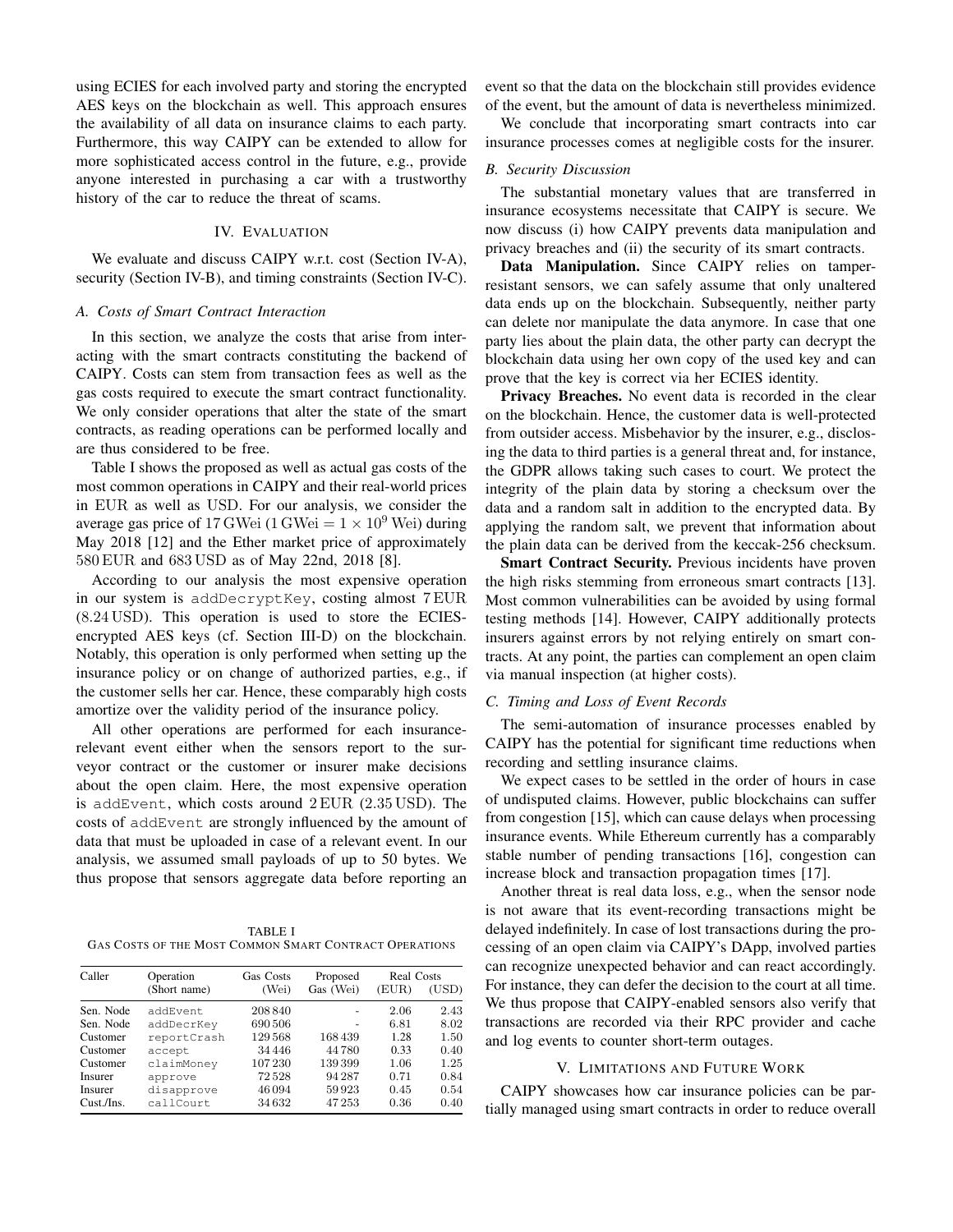costs of current processes. However, we identify the following current limitations of our approach that motivate future work.

Smart Contract Functionality. In our design, CAIPY can mediate decisions between insurer and customer without the need for an external surveyor inspecting a customer's insurance claim. Shifting even more functionality to the involved smart contracts, for instance, direct reimbursement decisions without the insurer in the loop is promising to increase transparency for the user and to simplify insurance processes even further. However, the insurer must carefully gauge which decisions *can* and *should* be offloaded to smart contracts. As the infamous DAO incident of Ethereum [13] has shown, mistakes can in turn become extremely costly for the insurer. Another problem is the question whether a customer is accountable for the reported damage. We propose to investigate means to incorporate other trusted external information such as police reports into smart contract decisions, e.g., by also outsourcing those to the blockchain in a secure manner.

Data Privacy vs. Automation. The requirement for data privacy especially limits what functionality can be shifted to smart contracts, as all data visible to the smart contract must be assumed to be public. A potential remedy to this is to use (fully) homomorphic encryption schemes in the future instead of our current approach of using symmetric encryption keys that are shared within asymmetrically encrypted envelopes. However, homomorphic encryption is no standard feature offered by smart contracts and manual implementation of such schemes likely results in expensive-to-execute smart contracts. In fact, a more fine-granular management of insurance data, e.g., combining both approaches based on concrete use cases, opens up a new design space for future work.

Data Correctness. As briefly discussed in Section II-D, smart contract-based decisions heavily rely on data correctness. CAIPY thus requires and motivates further research into tamper-resistant sensors that are feasible to be deployed in cars beyond the recent advances we discussed in Section II-B. While the requirements of CAIPY for such sensors to facilitate simple and clear decisions are comparably low, the availability of such sensors would also benefit other areas of interest such as supply chain management or crowd sensing.

Scalability. We anticipate scalability limitations for CAIPY with respect to Ethereum's blockchain capacities. According to Etherscan, the highest daily transaction volume Ethereum has experienced to this day were about 1.35 million transactions on January 4th, 2018 [18], which results in a maximum experienced throughput of 15.6 transactions per second. In comparison, the police reported a number of 2.6 million car accidents only in Germany during 2017 [19], i.e., about five accidents per minute. Hence, assuming wide-spread adoption in Germany alone CAIPY could become responsible for well over  $2\%$  of Ethereum's maximum throughput even if all insurance claims are handled with minimal overhead. Furthermore, CAIPY currently does not consider the deletion of past events, which could become a burden once CAIPY would be extensively used for a longer time. A potential relief for this scenario could be to build CAIPY on top of a special-purpose permissioned blockchain instead of the general-purpose Ethereum blockchain. While this allows tailoring such parameters to the special needs of CAIPY, it requires a careful distribution of permissioned blockchain nodes among the involved parties to avoid advantaging one of them. Finally, using generalpurpose cryptocurrencies facilitates smart contract-based reimbursements as its payments have immediate value for the customer.

# VI. RELATED WORK

Previous approaches to blockchain-based insurance mainly focus on the automation capabilities of the blockchain to cut costs as well as accelerating the processing of claims, enabling new payment forms, and improving the overall customer experience instead of privacy [20]–[22]. A platform to fully transfer mainstream insurance business to the blockchain is currently being created by the Blockchain Insurance Industry Initiative (B3i) [23], which is backed by multiple large insurers. Instead of using a public and existing blockchain such as Ethereum, this platform is based on the Hyperledger Fabric framework [9]. This necessitates to create a trustless consortium of blockchain nodes in order to avoid cartel issues. Relying on a public blockchain instead solves this issue and integrates well with already-existing blockchain ecosystems. Finally, blockchain-based vehicular forensics [24], [25] is in part orthogonal to this work, which focuses on simplified processing of insurance claims, but can further improve the decision-making of insurers using CAIPY.

Ensuring privacy on public blockchains while preserving the automation capabilities and the transparency of smart contracts is still technically challenging [26]. One stream of research [27]–[29] utilizes homomorphic encryption [30], [31] in order to implement privacy-preserving blockchain applications. Another approach to ensure privacy in smart contracts is to not only encrypt the processed data, but the whole smart contract and the corresponding transactions [32]. However, this approach does not allow a public validation of the contract, since only blockchain users with the decryption key can execute the contract and read the transaction payload [32].

Further, also the highly volatile exchange rates can quickly become an issue when established businesses want to use the blockchain. In contrast to most popular cryptocurrencies, socalled stablecoins such as Tether [33] measure their own value and apply countermeasures in case exchange rate fluctuations occur [34], [35]. As a result, stablecoins could be used as an appropriate alternative to classic currencies [35].

#### VII. CONCLUSION

We presented CAIPY, an Ethereum-based framework for the cost-efficient and privacy-preserving management of car insurance policies. Traditional processes are complex and cumbersome for both insurers and customers: Manual inspection of insurance claims is expensive, time-consuming, and prone to intransparent decisions and attempted insurance fraud.

CAIPY remedies this situation by complementing the traditional inspection of insurance claims with a semi-automated